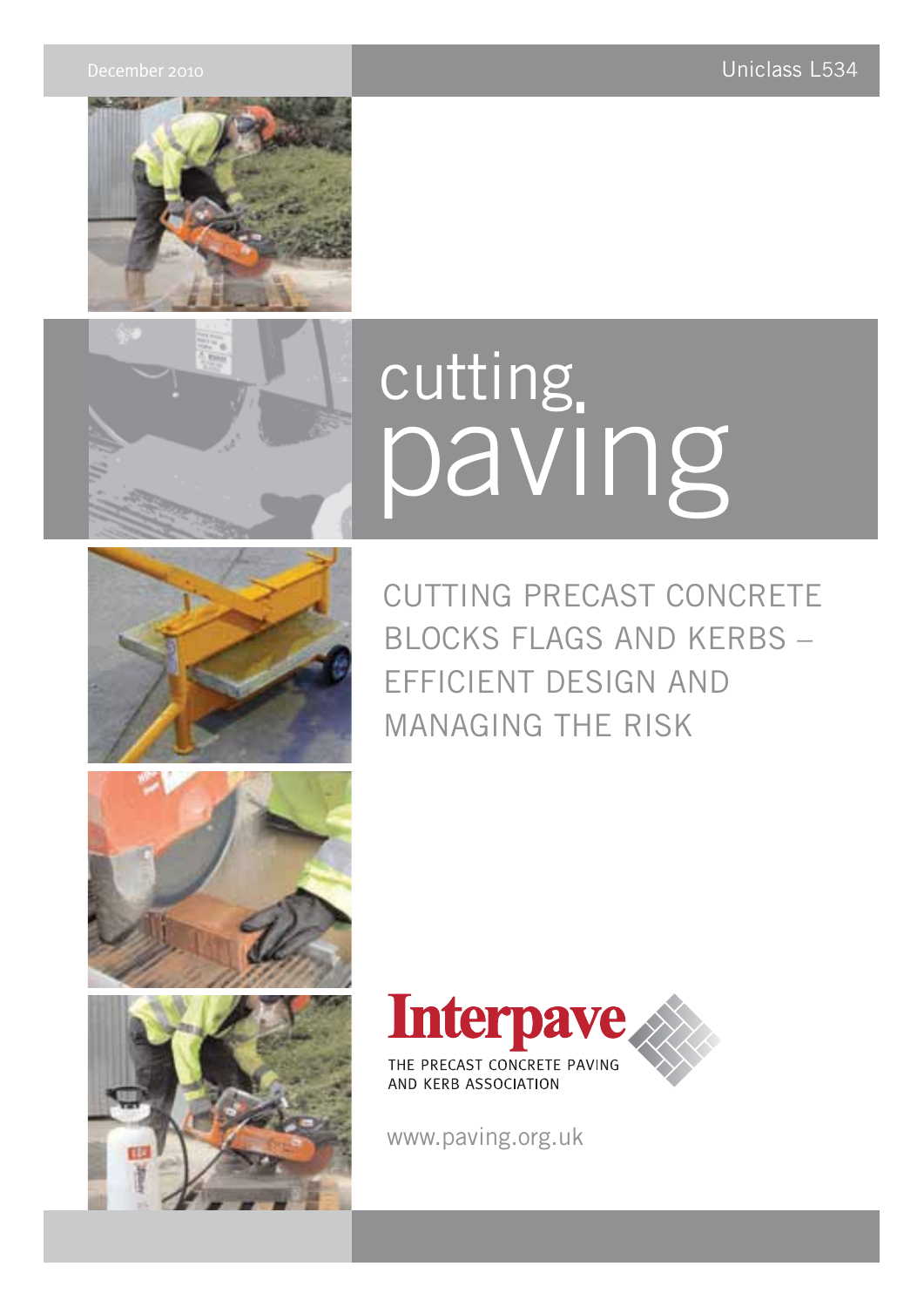**CUTTING PRECAST CONCRETE BLOCKS FLAGS AND KERBS – EFFICIENT DESIGN AND MANAGING THE RISK**



**The Old Rectory, Main Street, Glenfield, Leicester LE3 8DG tel: 0116 232 5170 fax: 0116 232 5197 e-mail: info@paving.org.uk website:www.paving.org.uk**

**Interpave is a Product Association of the British Precast Concrete Federation Ltd. © 2010 BPCF Ltd.**

**Every effort has been made to ensure that the statements made and the opinions expressed in this publication provide a safe and accurate guide; however, no liability or responsibility of any kind (including liability for negligence) can be accepted in this respect by the publishers or the authors.**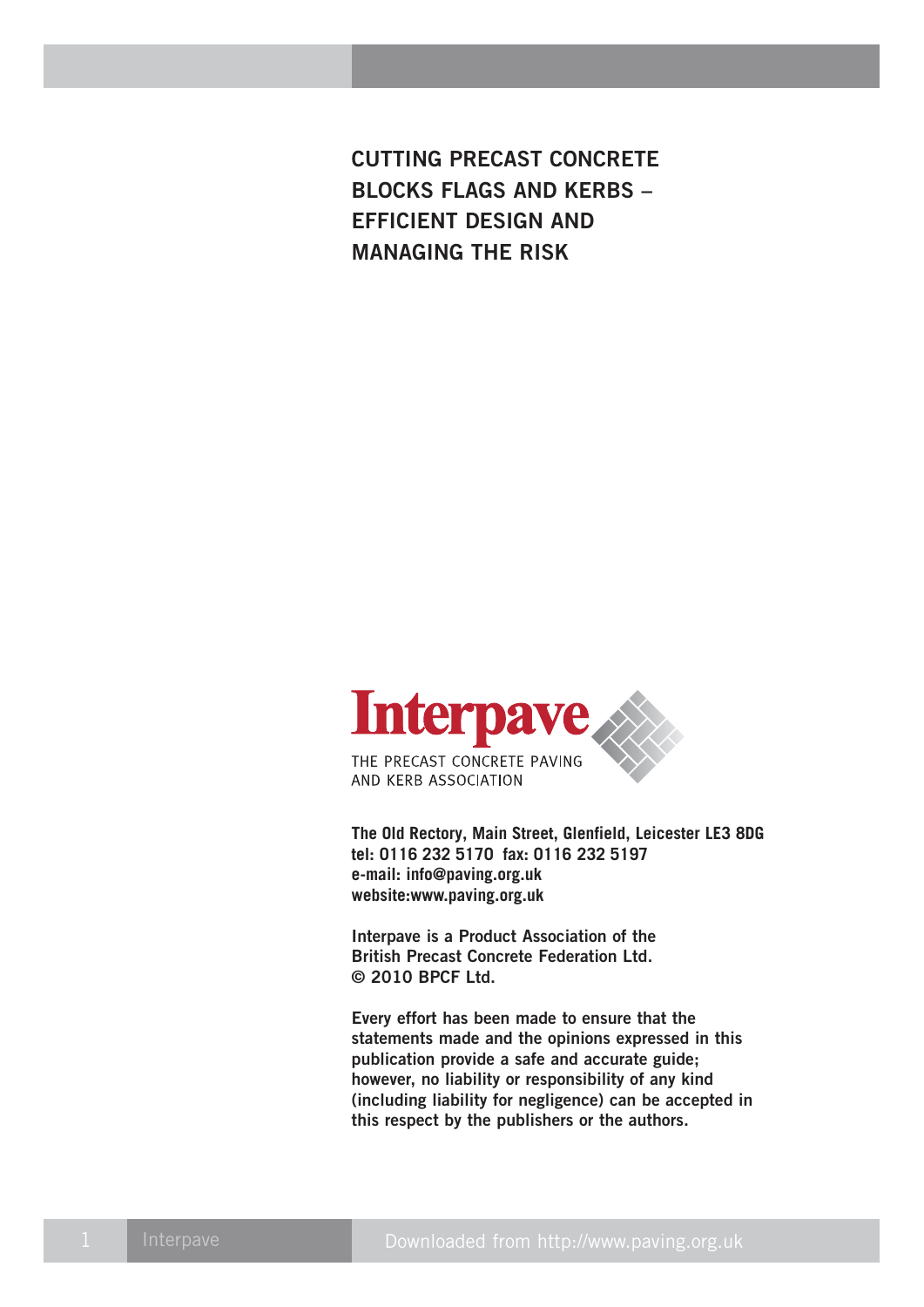# **INTRODUCTION AND CONTEXT**

Silica is a natural component found in many construction products. Crystalline silica is found in sand, sandstone, granite and products such as concrete. Health hazards can result from breathing in the fine dust of crystalline silica. This can lead to the development of silicosis, a scarring of the lung tissue which can result in breathing difficulties. Progressive silicosis is the more common form resulting from exposure over a longer period.

The following guidelines will help you eliminate this health hazard when installing precast concrete paving blocks, flags and kerbs, either by removing the need to cut concrete products or by recommending safer cutting practices and equipment. They do not replace the employer's legal responsibilities to ensure a safe system of work.

## **RISK ASSESSMENT**

Particular dusts, including respirable crystalline silica (RCS), carry a greater risk of ill health and have their own Workplace Exposure Limits (WELs). Since October 2006 the WEL for RCS has been 0.1 mg/m<sup>3</sup>. Exposures controlled to below this level carry a very low risk for developing silicosis. Above this the risk increases significantly.

On-site research has shown that cutting with a hand-held power saw which lacks dust suppression produces a level of RCS exposure many times the WEL within seconds. Not only does this have potential for the user to be exposed but also other innocent bystanders, such as work colleagues and the general public. Other research has highlighted the rapidly increasing dangers for those who smoke and are exposed to respirable silica.



In contrast, by using a power saw with water suppression the operative would require continuous exposure for some time before reaching the maximum allowable limit. However, it is important to note that, even though the exposures are drastically reduced, the operative must still wear respiratory protective equipment for full protection.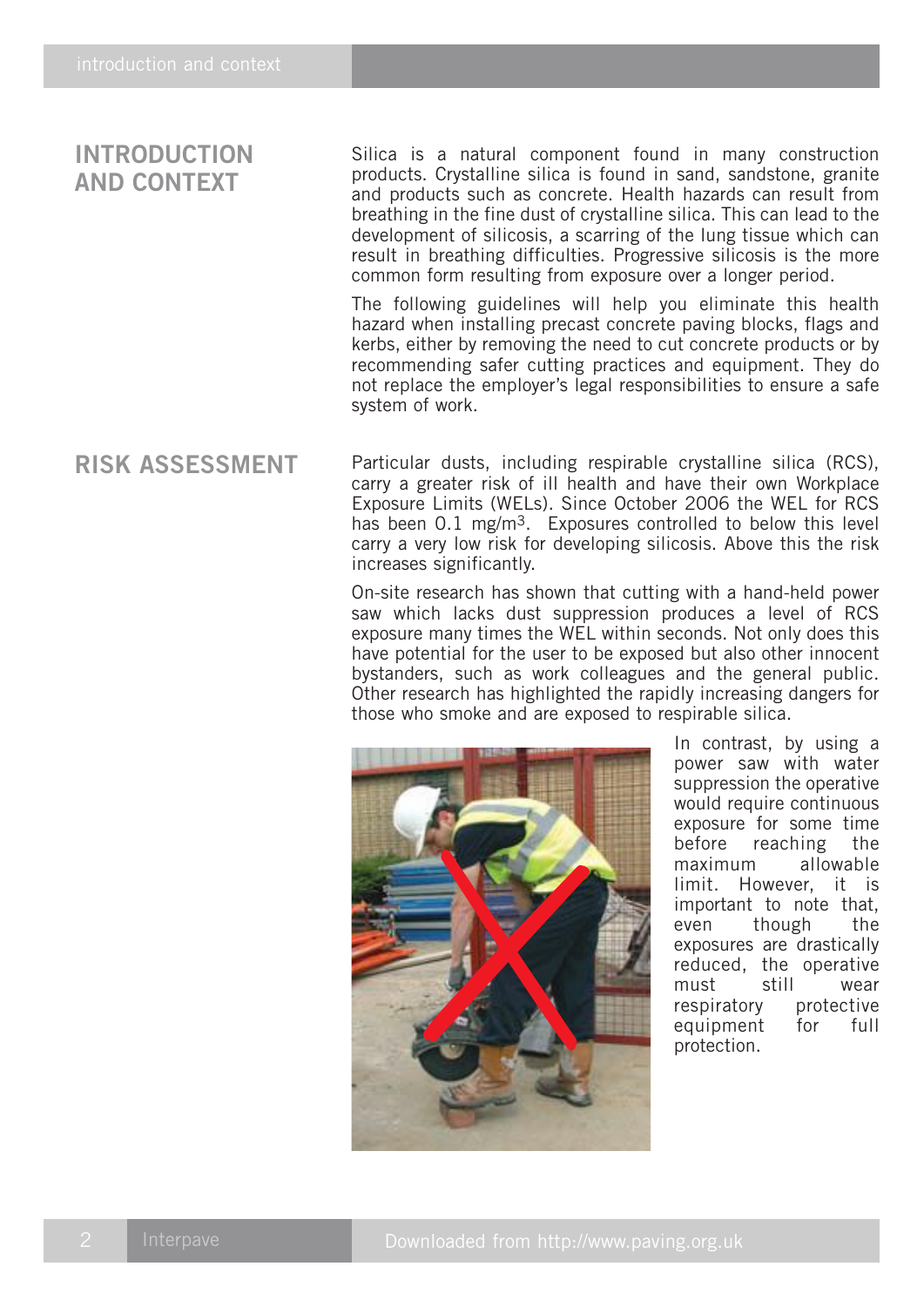Remember that cutting kerbs, flags and paving blocks produces dust that:

- cannot always be seen
- can damage your lungs and cause health problems
- $\blacksquare$  may affect workmates or members of the public standing near you.

When planning work -

**A**void cutting

**M**inimise cutting

**C**ontrol dust generation during cutting

Remember… **AMC – Avoid, Minimise, Control.**

Finally, note that activities that could expose workers to silica are subject to the 'Control of Substances Hazardous to Health Regulations 2002' (COSHH). These Regulations require the health risk to be assessed and then prevented or controlled. Silica must be controlled to an extremely low level (COSHH (workplace exposure) limit of  $0.1$ mg/m<sup>3</sup>). You are at risk if the dust you breathe in over a full shift contains more RCS than the amount shown next to the penny!



Photograph courtesy of the Health & Safety Laboratory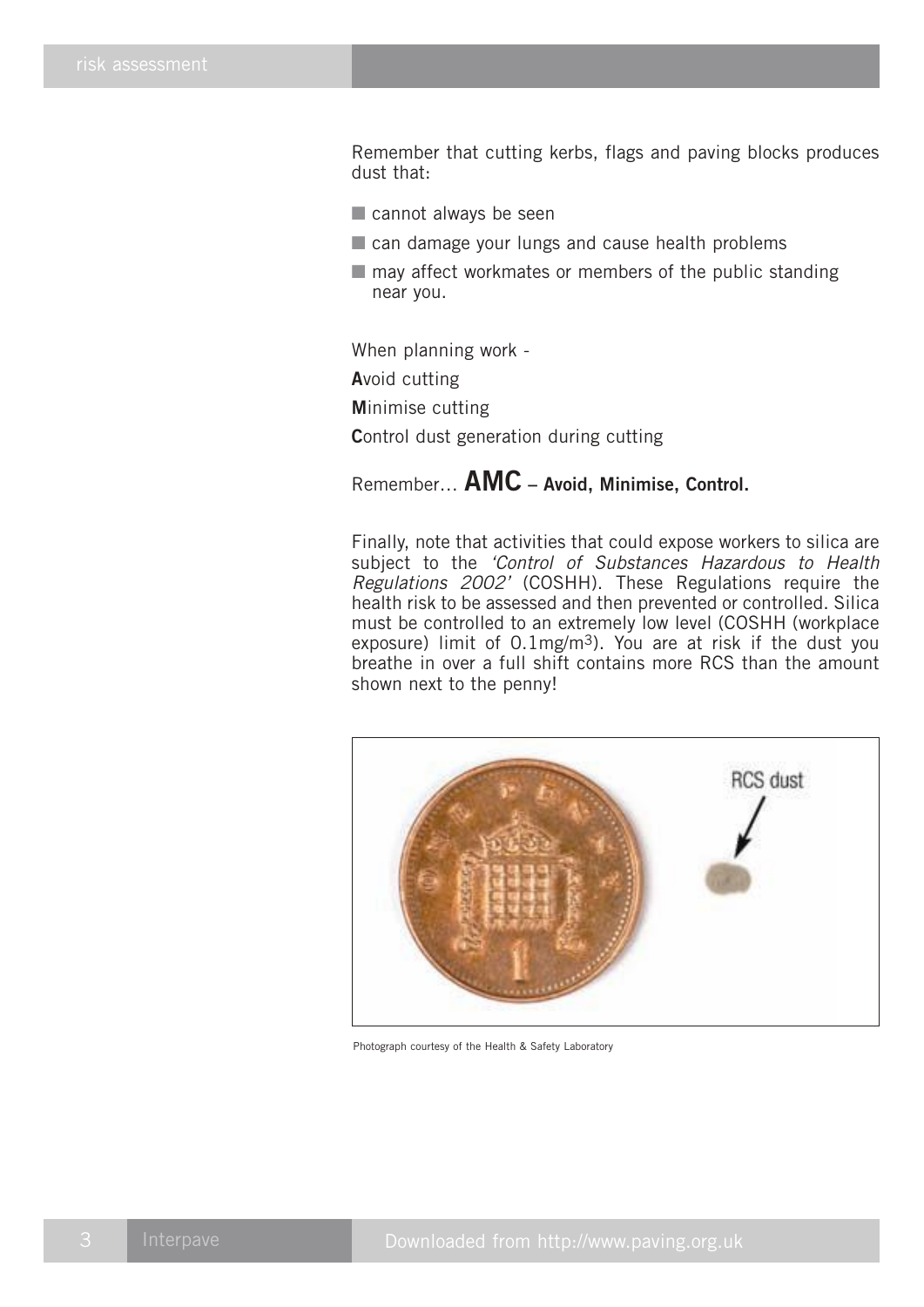# **BLOCK PAVING**

1 or 2. Avoid or Minimise Cutting

There are a number of techniques and products readily available to help with the design of block paved areas, created with minimal or no cutting, including the following. Information on availability of specific products and accessories is available from individual Interpave members.

**Modular dimensions** – design and set-out the layout for paved areas using modular dimensions (paving block width) and also apply them to penetrations or obstacles needed within the paved area.

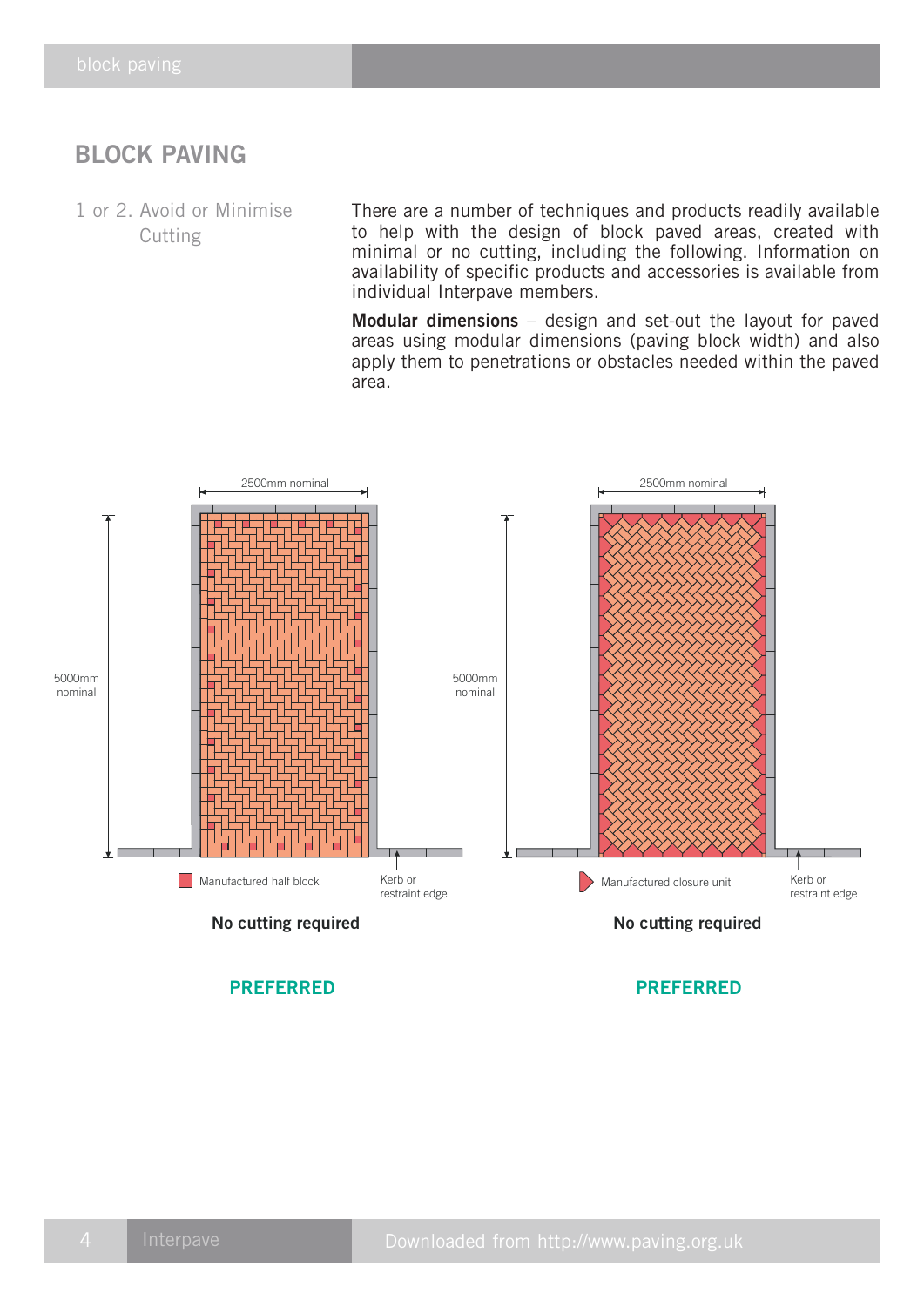

### **NOT PREFERRED NOT PREFERRED**

**Closure units** – with 45° herringbone, use manufactured units (known as Bishop's Hat or Mitre blocks) instead of cut units to complete the laying pattern.

**Orientation of Laying Pattern** – careful consideration of orientation during design and setting-out can eliminate the need for cutting, for example with herringbone pattern at 90° to edges rather than the popular 45°, as shown below.

**Half blocks** – use manufactured half blocks instead of cut units to complete the laying pattern, for example as shown above.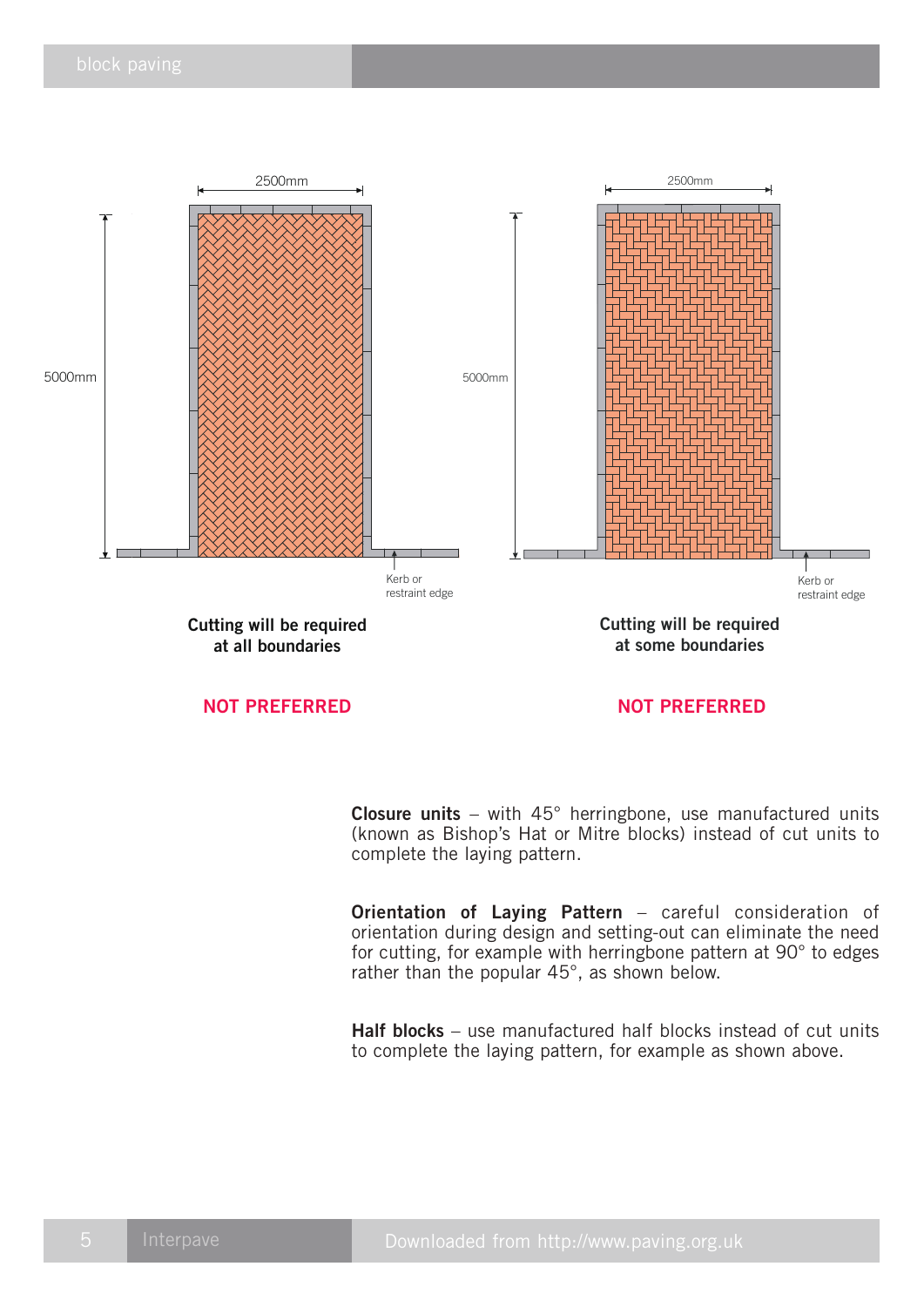3. Control Dust Generation During Cutting

Selection of the right cutting equipment can minimise generation of crystalline silica dust and its availability for inhalation.

**Mechanical Splitting** – in many situations, block splitters can give satisfactory results and do not disperse excessive dust.



**Power Saws with Dust Suppression** – only bench power saws (not hand held) with dust suppression should be used for block sawcutting.

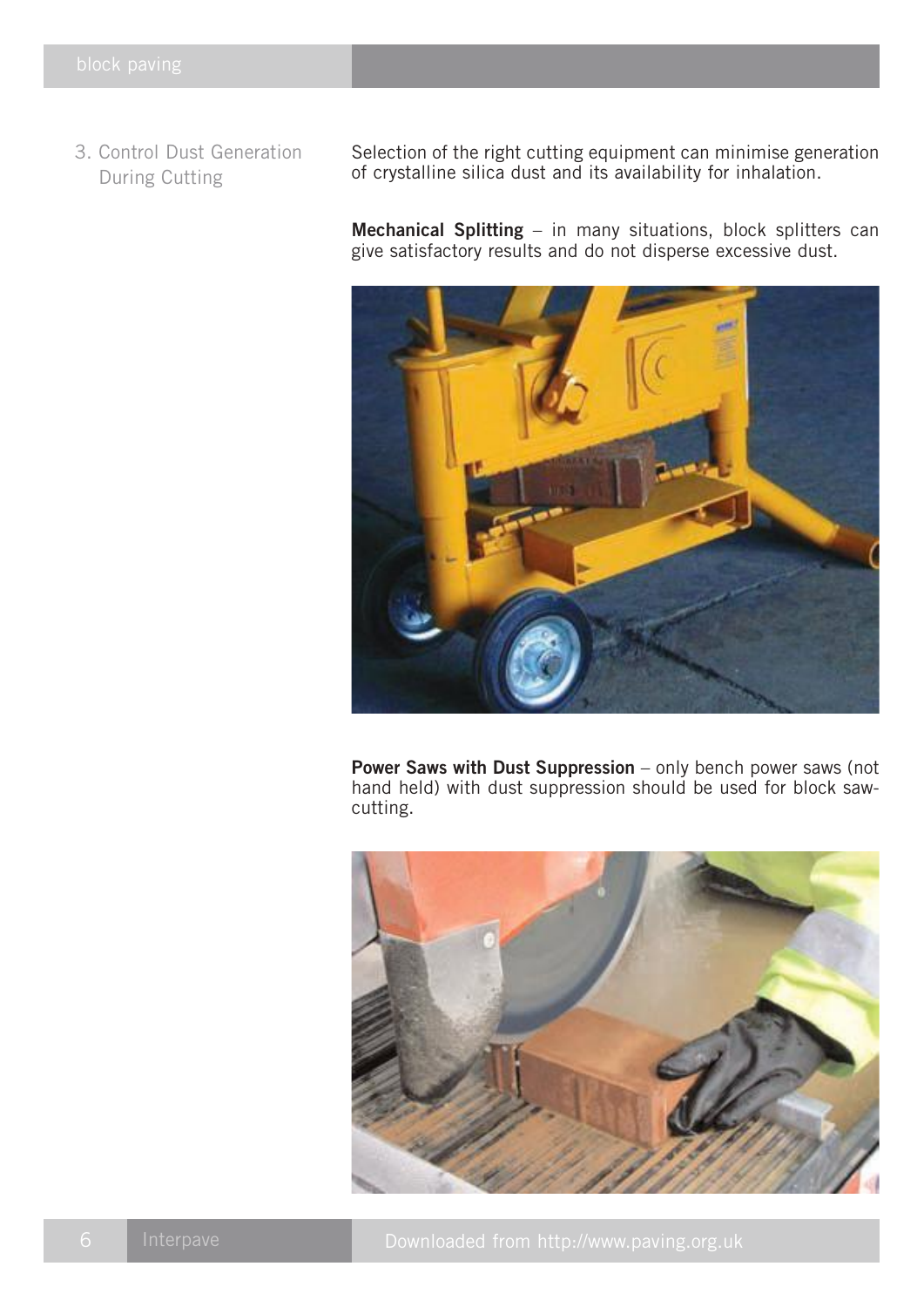# **FLAG PAVING**

1 or 2. Avoid or Minimise **Cutting** 

There are a number of techniques and products readily available to help with the design of flag paved areas, created with minimal or no cutting, including the following. Information on availability of specific products and accessories is available from individual Interpave members.

**Modular dimensions** – design and set-out the layout for paved areas using modular dimensions (multiples of standard flag sizes) and select a flag size to suit.



**Block Paving in-fills** – block paving can be used successfully to finish the flag laying pattern in place of cut flags, for example as shown above and below.



**Consider Contour Changes** – where rapid changes in contour or levels are needed, that require diagonal cuts, as an alternative select a smaller flag size or block paving, or redesign contours to accommodate bigger flags.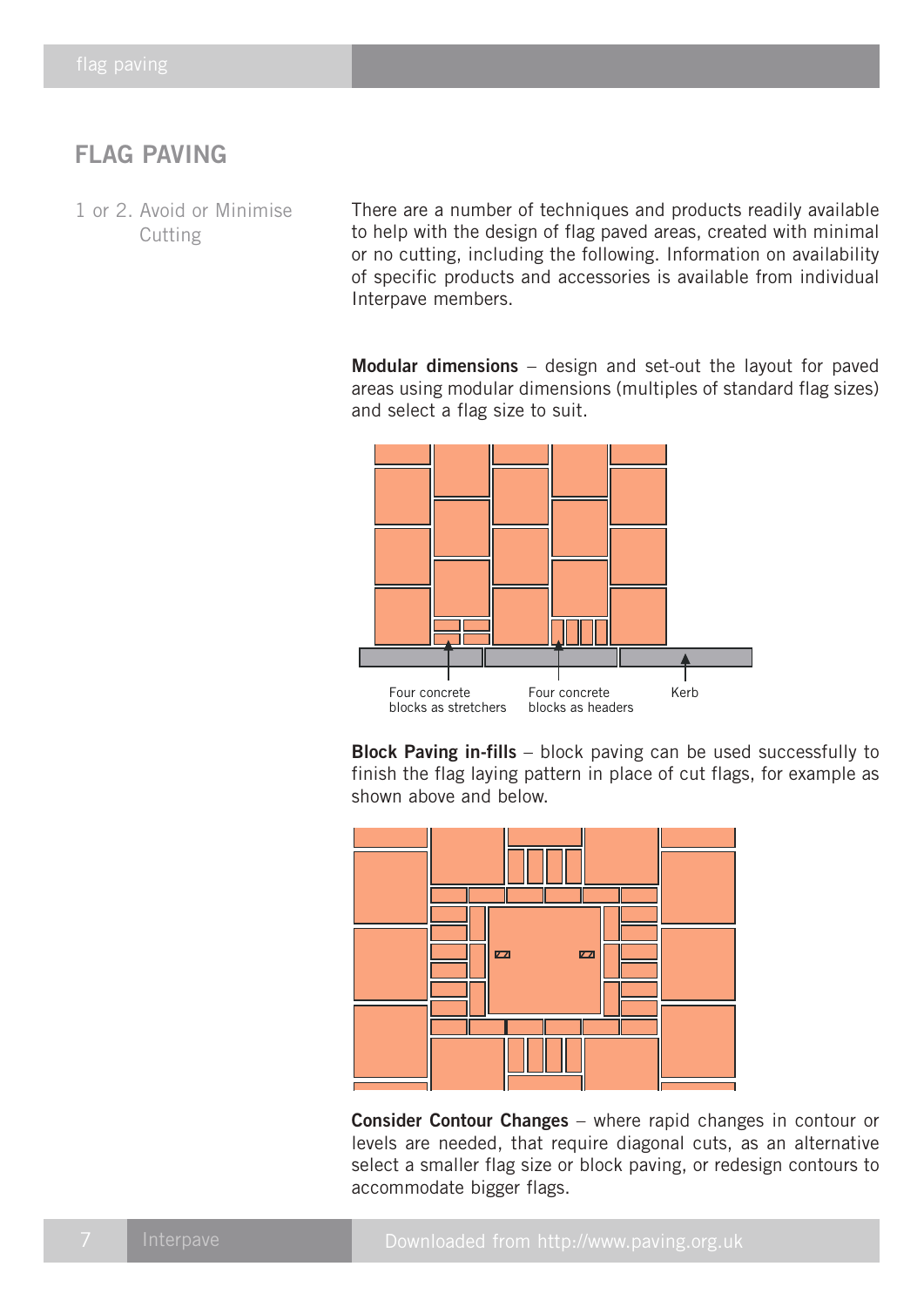3. Control Dust Generation During Cutting

Selection of the right cutting equipment can minimise generation of crystalline silica dust and its availability for inhalation.

**Mechanical Splitting** – for small flags which can be manually handled, block splitters can give satisfactory results and do not disperse excessive dust.

**Power Saws with Dust Suppression** – bench power saws with dust suppression should be used for flag sawcutting wherever possible.





For larger flags, use a handheld power saw with dust suppression. Ensure that the flag to be cut is placed on a firm, level surface and that it can be safely held in place. Preferably, use a thick timber board or pallet to avoid damage to the blade by the surface below when cutting through the flag. Do not cut flags placed directly on the ground.

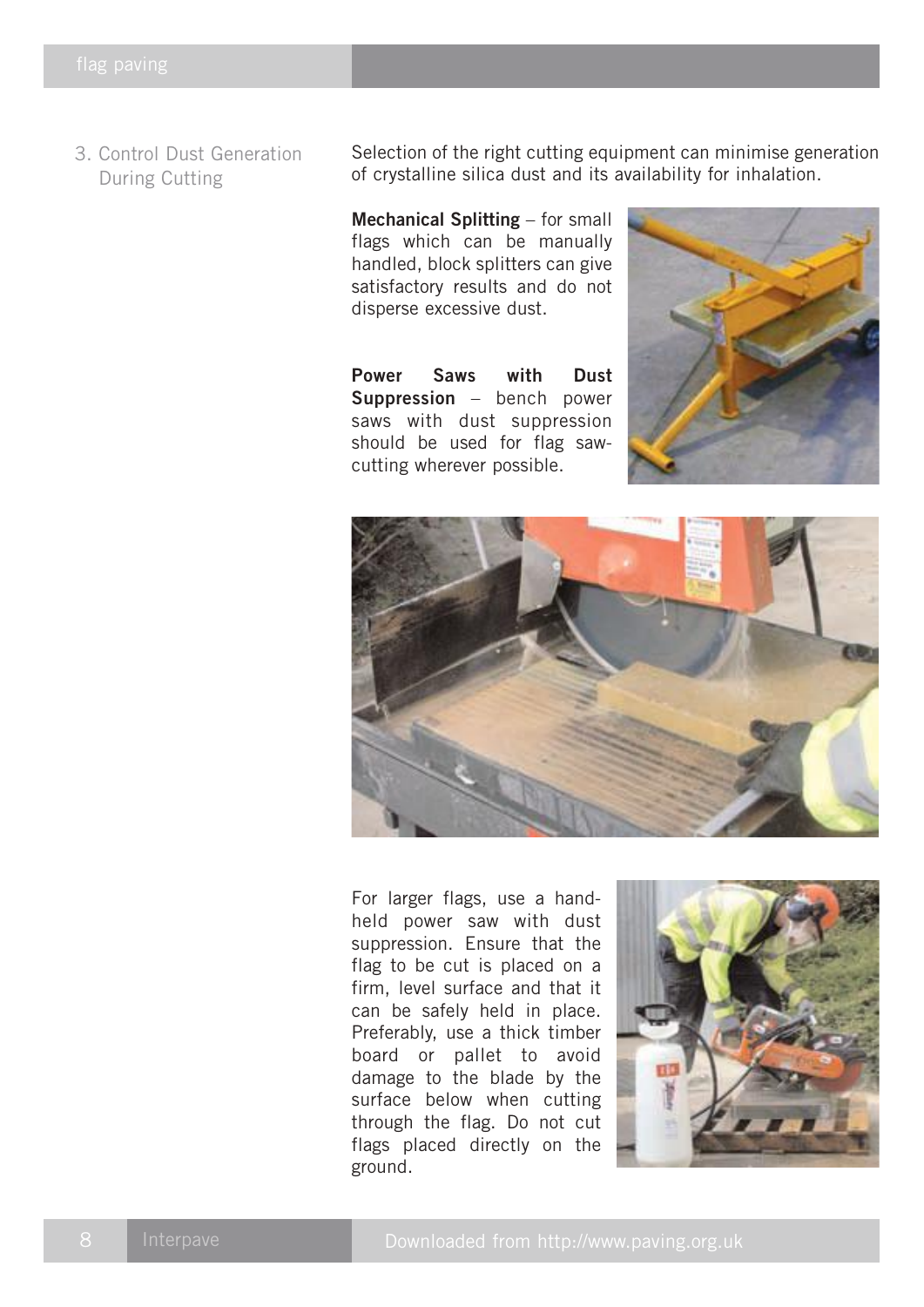# **PRECAST CONCRETE KERBS**

1 or 2. Avoid or Minimise Cutting

An extensive range of kerbs, channels and other components is manufactured by Interpave members including those scheduled in the British Standard BS EN 1340 and specials for a variety of applications. In particular, small unit 'kerbing blocks' (as shown below) are well-suited to forming curves, corners and transitions without cutting. Consideration of all the product alternatives and sizes available and careful setting out can reduce or eliminate the need for cutting.



3. Control Dust Generation During Cutting

Use a hand-held power saw with dust suppression. Ensure that the kerb to be cut is placed on a firm, level surface and that it can be safely held in place. Preferably, use a thick timber board or pallet to avoid damage to the blade by the surface below when cutting through the kerb. Do not cut kerbs placed directly on the ground.